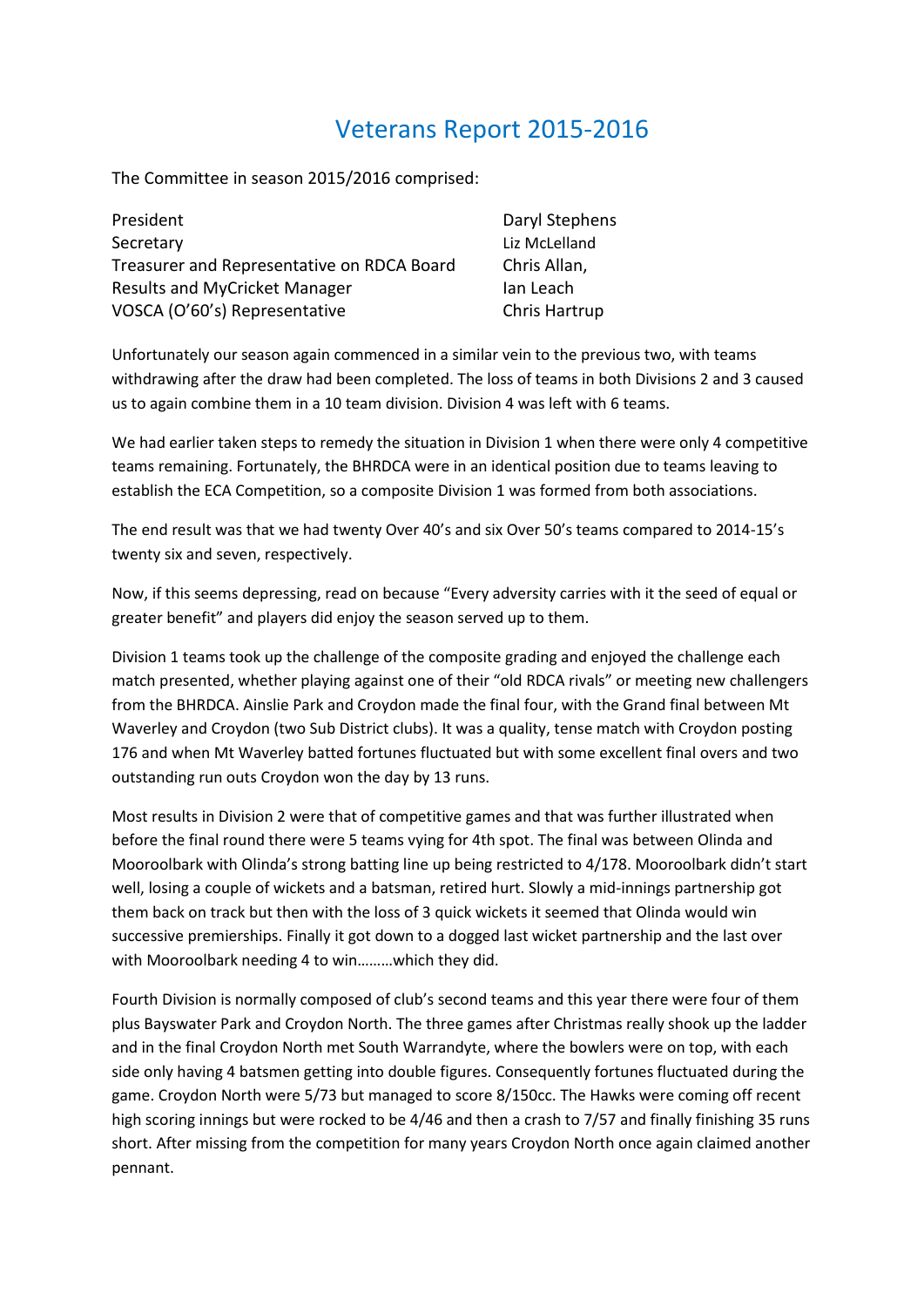Our seven teams in the Over 50's acquitted themselves well with Ainslie Park, Ringwood East and Wonga Park all making Division 1 finals and Wonga Park uncharacteristically losing a final to the Canterbury team. Warrandyte made the finals in Division 2 but weren't able to repeat their premiership of the previous season.

This season marked a change to inter competition games usually played against FTGDCA and BHRDCA. At a joint meeting of these associations it was agreed to extend an invitation to the Diamond Valley Veterans to compete in a one day four corner competition for both over 40's and Over 50's. 19 20 In the first round of both age groups we were drawn to play BHRDCA and needing to win to play off in the final, we unfortunately lost both. In the "losers" final both our teams had a win and enjoyed the chance to fraternise with players from the other three associations. Our Over 60's also played BHRDCA on that day and won but it was another year of failing to win back The Colonel's Cup.

There has already been a meeting of these associations to tweak some of the playing conditions and invitations have been made to two other associations to play in a similar event on December 11th 2016.

So in summary, from club, division and association level, veteran's cricket enjoyed another great year. Since its inception almost 30 years ago the concept of a separate cricket competition for those over 40 years of age has proved very popular. Over 50, Over 60 and now Over70 competitions are growing in numbers throughout Australia.

Veteran's Cricket is not meant to compete with Saturday competition, but rather to enable clubs to expand their club by retaining past players from both their own club and others who have moved into their area. Many clubs have veteran teams composed of "junior's fathers" and overall the club benefits from additional members, many of whom will support the club and possibly fill coaching or committee positions.

So why has the RDCA Veterans lost numbers over the past few years?

For the 20+ years I have been involved, teams have come and gone for a variety of reasons, but I feel the Senior Competition's introduction of modified rules, which has given players the option of playing the "same game" on a Saturday, has caused some clubs to withdraw the option of playing Sunday veterans.

The popularity of these modified rules is good for Saturday competition cricket and any increase in playing numbers is "good for cricket". I do understand the Club's position when their veteran team relies almost solely on competition players for their numbers. So to entertain the possibility of a veteran's team, the club executive should expect it to bring an overall benefit to the club of 12 -20 new members.

The Veterans Committee does have proactive plans to advertise locally for players over 40 years of age who want to play 7-9 games a season , every second Sunday, with players their own age and playing modified rules. A good response will enable us to refer new players to club's needing additional players and hopefully "real veteran" numbers increase to enable clubs to in the future consider re-entering a team in the veteran's competition.